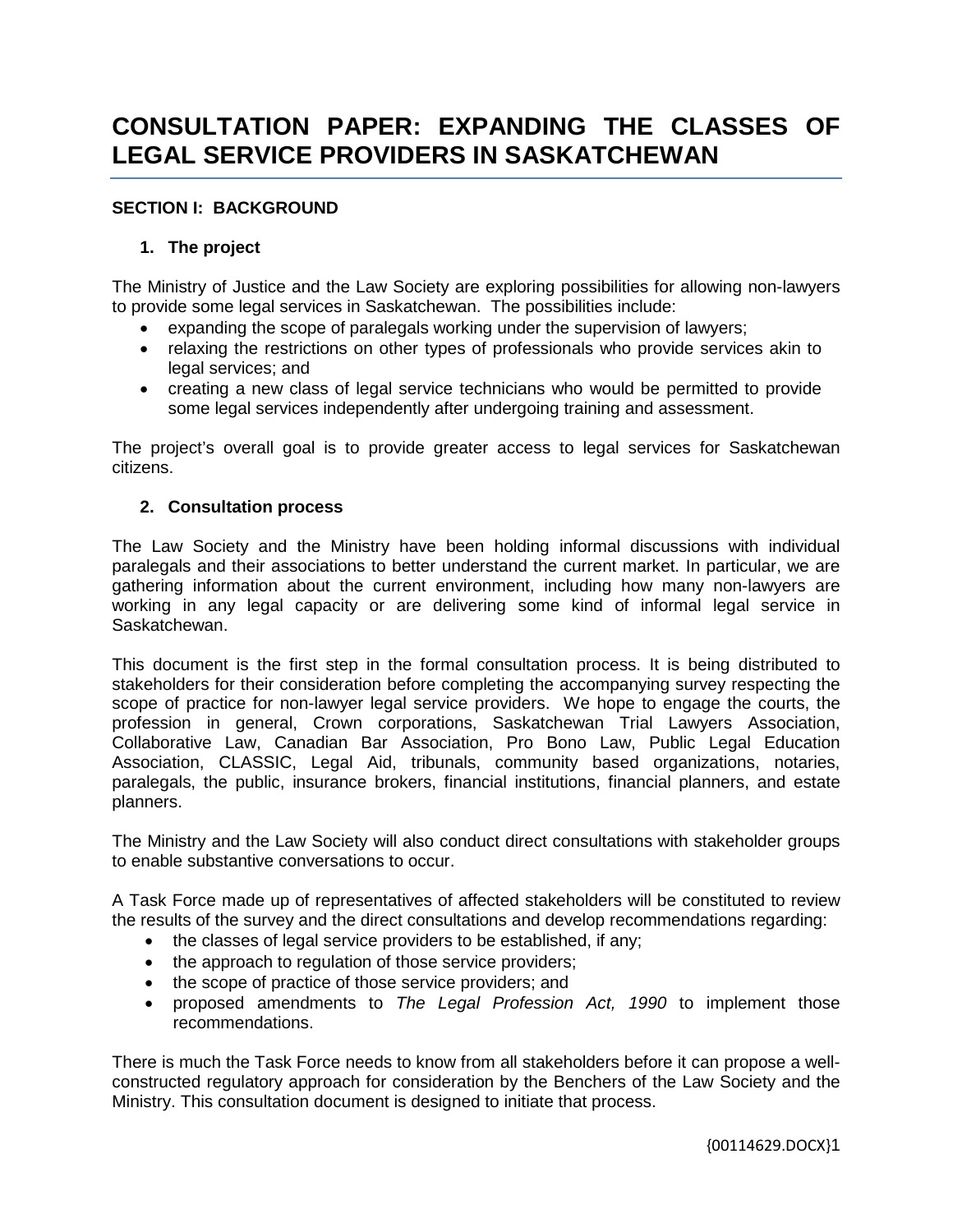# **3. Reasons for the project**

# **a) Access to justice**

Access to justice/legal services is one of the most important issues affecting the legal system today. Many individuals say they are either: 1) unable to afford a lawyer; 2) unable to find a lawyer who practices in remote locations around the province; or 3) unable to find a lawyer who is competent or willing to practice in the required area of law. In some cases individuals facing legal problems may need to self-represent.

Many prominent national organizations have written reports on the issue of access to justice, and many of these reports encourage those in the legal profession to look at expanding the scope of legal service providers in each province.

In "Reaching Equal Justice: an invitation to envision and act," the Canadian Bar Association has suggested a holistic, team approach to the delivery of legal services using lawyers, paralegals and other types of service providers – both of legal services and other types of services.

In "Access to Civil & Family Justice - A Roadmap for Change," the National Action Committee on Access to Justice in Civil and Family Matters led by the Honourable Mr. Justice Thomas Cromwell has called for modernization and expansion of the legal services sector, including:

- increased opportunities for paralegal services;
- increased legal information services by lawyers and qualified non-lawyers; and
- programs that match unmet legal needs with unmet legal markets

Finally, Dr. Julie MacFarlane of the University of Windsor has conducted extensive research on self-represented litigants in Canada. In her report, "The National Self-Represented Litigants Project: Identifying and Meeting the Needs of Self-Represented Litigants," she reports that the most consistently cited reason for self-representation was the inability to afford, to retain, or to continue to retain legal counsel. She also explains that in several cases, paralegal work with appropriate restrictions could greatly benefit self-represented litigants in light of the public need for less costly legal services.

These reports also encourage the legal profession to put the public first. The Law Society and the Ministry share a common interest in improving access to justice to the benefit of the public.

# **b) More consumer choice**

Not all legal services need to be provided by a lawyer. There is a spectrum of services that need to be provided. On one end of the spectrum is routine commoditized legal work while on the other is high-level strategic advice. At present, many legal assistants routinely complete significant work on real estate, wills and estates, corporate and family law matters. With appropriate training and regulation, the scope of their services to the public could be expanded.

In many other professions, the customer is permitted to choose the level of services required. The consumer can choose the amount of risk they wish to undertake to acquire the services they need. The average person is extremely disadvantaged in facing the legal system; someone with training and experience to help could be of significant value. At present, many individuals who find themselves unable to afford or retain a lawyer attempt to deal with their legal issue on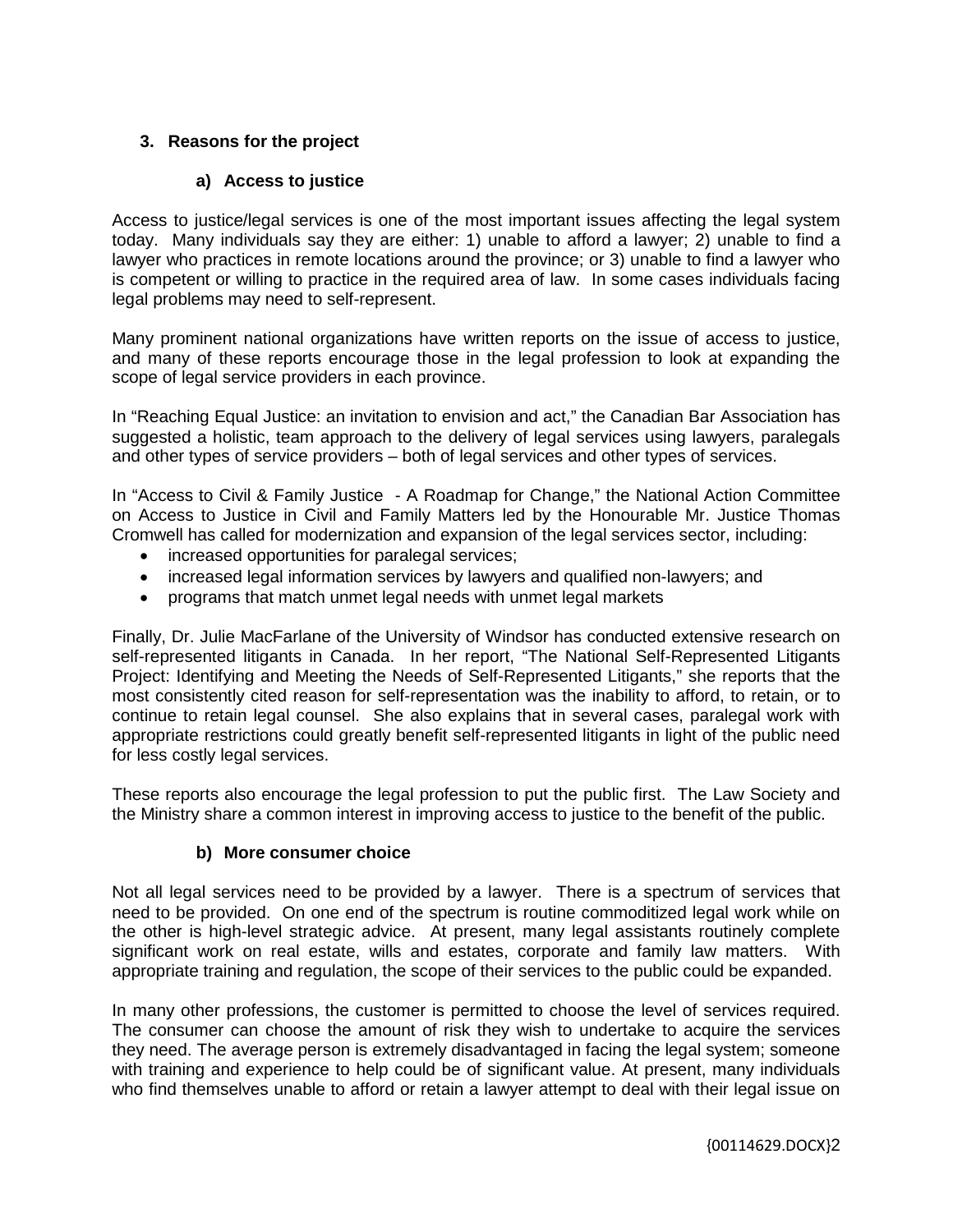their own, often with great difficulty. Having some assistance from a legal technician or paralegal would be better than going it alone.

## **c) Effective regulation of legal services**

Due to the issues described above, the Ministry and the Law Society acknowledge that change is necessary, and that being proactive will result in the best possible outcome for the Saskatchewan public, the legal profession and other service providers. If we do not engage with these changes, those issues are likely to be resolved by courts, legislatures, and the marketplace in ways that might not consider stakeholder interests and concerns.

#### **SECTION III: PROPOSED APPROACH**

Unlike lawyers, whose scope of practice includes all legal services, any new class of legal service provider would likely have a clear delineation of the scope of permitted activities.

Recommendations regarding the details of any proposed licensing and regulatory schemes would be developed by the Task Force following consultation.

The main focus of this stage of consultation is the scope of practice for potential new categories of service providers. In order to assist stakeholders in identifying an appropriate scope, the following section provides an overview of the scope of practice of non-lawyer legal service providers in other jurisdictions.

#### **SECTION IV: LEGAL SERVICE PROVIDERS IN OTHER JURISDICTIONS**

While Saskatchewan's legal services market has unique characteristics, other jurisdictions provide useful examples of various ways additional categories of service providers might function.

#### **a) Ontario**

The Law Society of Upper Canada assumed responsibility for the regulation of paralegals in 2007. Although the educational requirements differ, paralegals are subject to all of the same regulatory requirements as lawyers in Ontario.

Licensed paralegals may represent someone in small claims court matters, traffic and other provincial offences, landlord-tenant and other matters handled by tribunals and administrative bodies, and minor matters under the *Criminal Code.* Paralegals are not permitted to appear in Family Court. Within the course of authorized proceedings, a licensed paralegal may:

- give legal advice concerning legal interests, rights or responsibilities with respect to a proceeding or the subject matter of a proceeding;
- draft or assist with drafting documents for use in a proceeding; and
- negotiate on behalf of a person who is a party to a proceeding.

Any other legal services, such as drafting wills or handling real estate transactions or estates, must be provided under the supervision of a lawyer.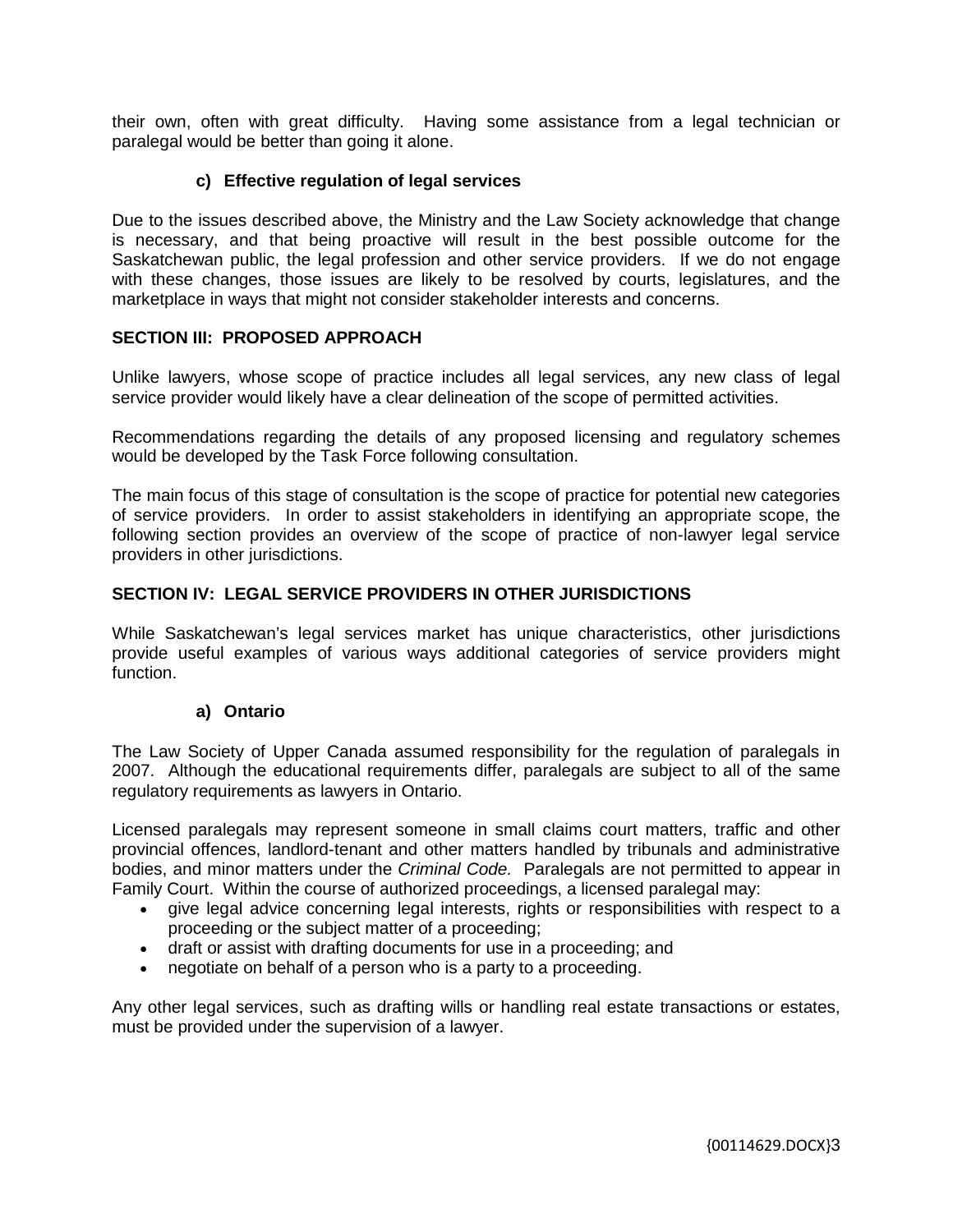## **b) B.C.**

Currently, British Columbia has a Society of Notaries Public which regulates notaries in the province who are permitted to provide certain legal services. In addition to traditional notarial services, notaries in B.C. can prepare and execute a host of legal documents, including powers of attorney, advanced health care directives, affidavits, instruments relating to property and commercial transactions, and wills or other testamentary instruments. The Law Society of B.C. has concluded that it is in the public interest to have one consistent regulatory standard for all legal service providers in the province. As a result of several years of examining that objective, the Law Society of B.C. and the Society of Notaries Public of B.C. have agreed that the latter will be subsumed into the Law Society's regulatory regime.

While lawyers and notaries will remain distinct categories of legal service providers, the Law Society of B.C. has also decided to pursue the establishment of a new class of non-lawyer legal service providers to provide certain legal services, subject to regulation by the Law Society. The proposed new class would be called "certified paralegals," and would be permitted to handle preparatory and out-of-court settlement work related to family law matters, advocate for clients before administrative tribunals, traffic court and small claims court and conduct mediations.

In January 2013, the Law Society of B.C. adopted new rules to expand the scope of "designated paralegals," which must be supervised by a lawyer. In any area of law where a supervising lawyer deems a designated paralegal competent, the paralegal is now permitted to give legal advice to clients. Designated paralegals may also make limited courtroom appearances to deal with uncontested procedural family law matters and some contested matters and accept undertakings. A lawyer may only supervise a maximum of two designated paralegals. The B.C. Provincial and Supreme Courts granted designated paralegals a limited right of audience in family law matters for the duration of the two-year pilot project.

# **c) Washington State**

The Washington Supreme Court created a new class of service providers, called Limited License Legal Technicians (LLLTs), in 2012. Washington distinguishes between LLLTs and paralegals. LLLTs are authorized to engage in the limited practice of law in approved practice areas of law without the supervision of a lawyer but cannot represent clients in court proceedings or negotiation. Paralegals are employed or retained by a lawyer, law office, corporation, governmental agency, or other entity and perform specifically delegated substantive law-related work for which a lawyer is responsible. The State also created Limited Practice Officers (LPOs), who are lay persons authorized to assist with documents in the sale of property, closing a loan, or extending credit after. LPO's must take and exam to become certified by the Washington Supreme Court.

# **d) New York State**

In February of 2014, New York State launched a "Court Navigator" Program to assist unrepresented litigants during court appearances in landlord-tenant and consumer debt cases. Specially trained non-lawyers, called Court Navigators, provide general information, written materials, and one-on-one assistance to eligible unrepresented litigants under the supervision of not-for-profit service providers approved by the Court. In addition, Court Navigators provide moral support to litigants, help them access and complete court forms, assist them with keeping